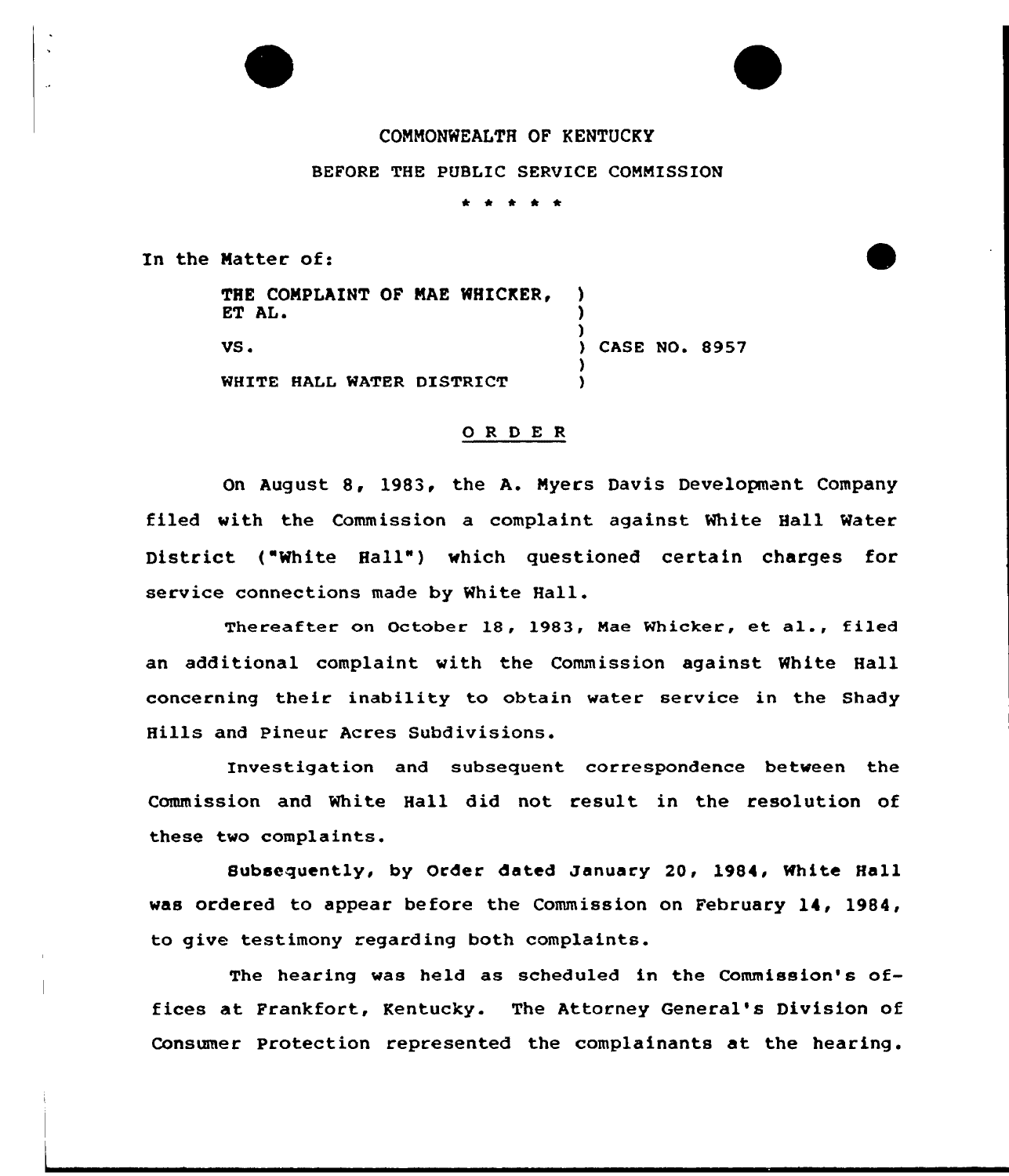

#### SERUICE CONNECTION FEE

White Hall's current tariff was accepted by this Commission on May 15, 1969. Since the tariff does not show <sup>a</sup> service connection fee, the \$200 fee shown on the tariff in effect prior to the May 15, 1969, tariff is continued in effect as an unaltered charge for providing a standard residential service connection.

According to the testimony of Mr . Davis, the A. Myers Davis Development Company paid a total of 912,950 to White Hall for service connection fees at 79 locations, with different amounts being paid at different times. Mr. Davis filed copies of his contracts for service connections with white Hall and copies of his cancelled checks for this same work. With these documents Nr. Davis testified that the A. Myers Davis Development Company has been overcharged \$1,342.54. Commission review of these documents has determined, however, that the overcharges actually totaled \$ 1,282.54.

### WATER SERVICE FOR SHADY HILLS AND PINEUR ACRES SVBIDIVISON

White Hall was constructed in 1968 to initially serve about <sup>215</sup> customers. It now serves about <sup>945</sup> customers and has <sup>400</sup> applicants for service including those from Shady Hills and Pineur Acres Subdivisions.

 $-2-$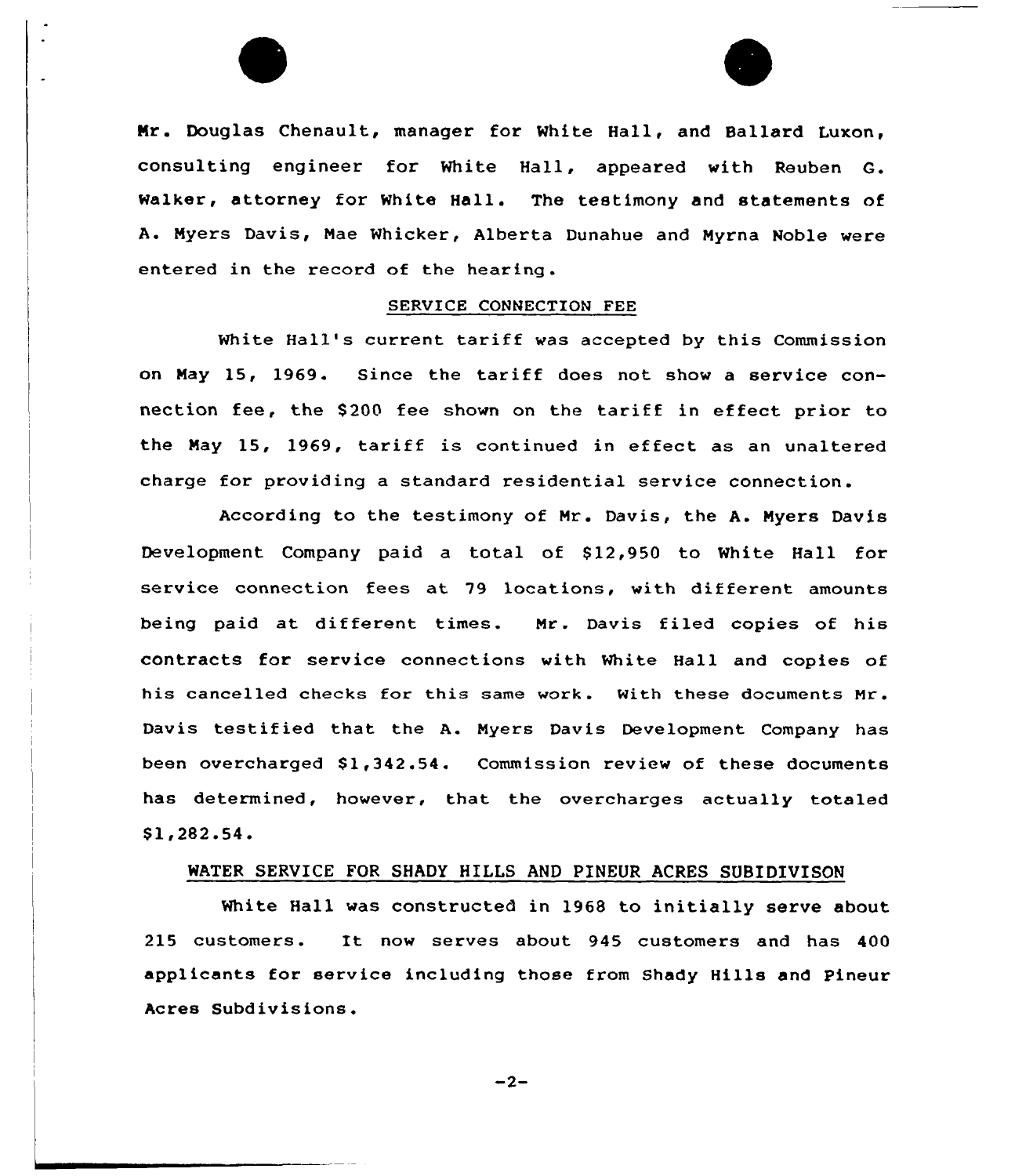Mr. Luxon testified that approximately 10 percent of Shady Hills is in the service territory of white Hall and approximately 67 percent of Pineur Acres is in the service territory of White Hall. He also testified that his recommendation since about l977 or 1978 has been that no new customers be added to White Hall' system. This recommendation was made, he said, because pumps were being operated continuously in order to satisfy White Hall' existing customers.

White Hall in its present operating condition is unable to provide service to additional applicants within its service territory as required by KRS 278.030. White Hall is aware of the needs for upgrading its system in order to provide adequate service to all areas within its territory and intends to seek financial assistance to accomplish this purpose.

# MORATORIUM ON NEW CUSTOMERS

During the February 14, 1984, hearing, White Hall requested the Commission's approval of a moratorium on the connection of additional customers. While a moratorium could be an interim solution to the capacity problems of White Hali, an overall improvement project would be a more appropriate course of action. Since White Hall has not adequately documented that the connection of additional customers will affect the health and safety of its present customers, a moratorium on additional customers should not be granted.

# SUMMARy

After considering the evidence of record and being advised, the Commission is of the opinion and finds thats

 $-3-$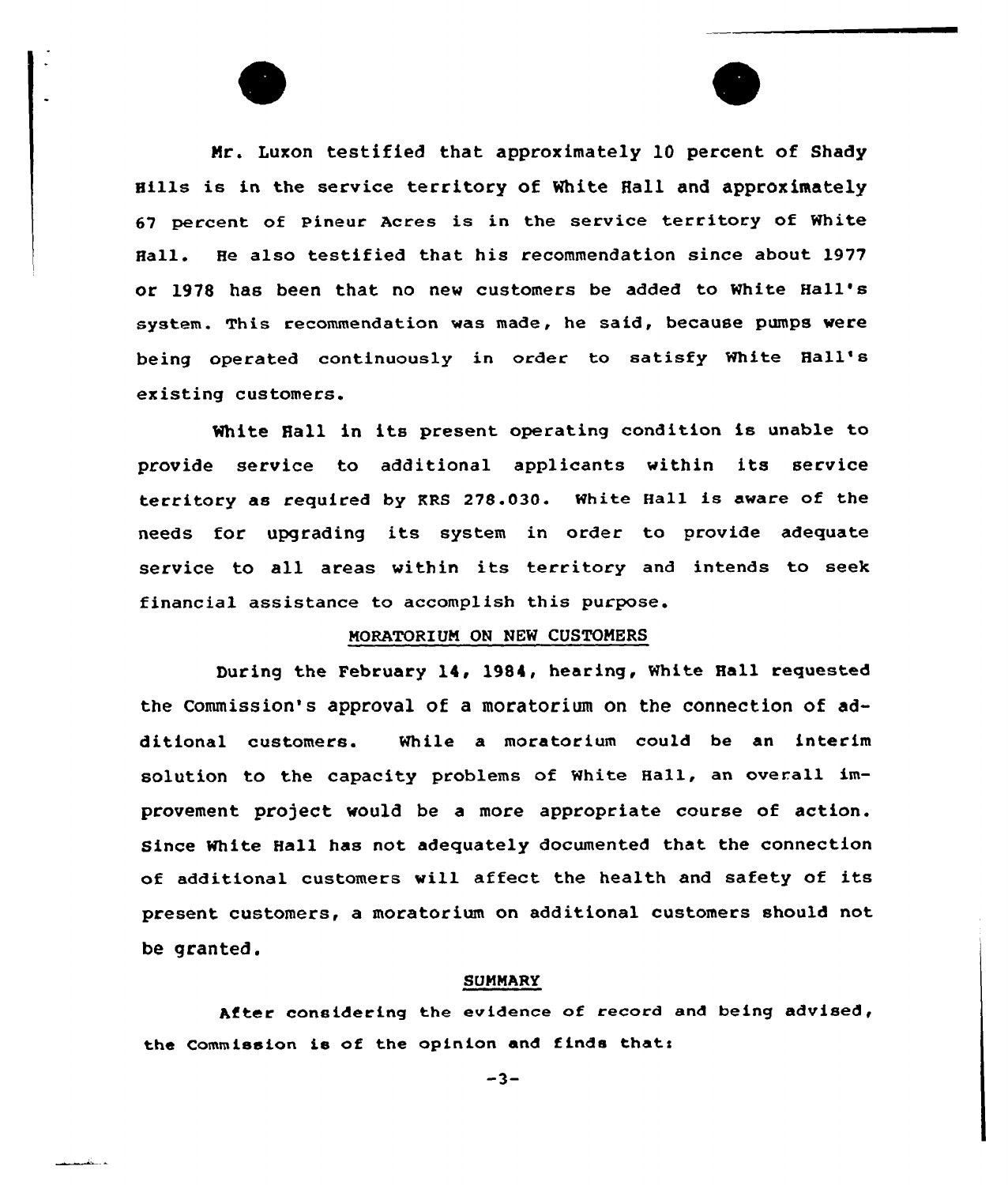l. White Hall's excess charges to the A. Nyers Davis Development Company for service connections totaled \$1,282.54 over a 2-year period. This money should be refunded by White Hell.

2. Reimbursement of \$1,282.54 in one lump sum could create a financial burden for White Hall. Since the overcharges occurred over a period of <sup>2</sup> years, <sup>2</sup> years should be a reasonable refund period.

3. Monthly refunds by White Hall should begin on the first day of the month following the date of this Order, and continue each month thereafter until \$1,282.54 has been refunded. White Hall should file quarterly reports with this Commission outlining the amount paid and the balance due the A. Myers Davis Develoment Company.

4. White Hall's water distribution system is near its design limits and should be upgraded to provide adequate and reliable service to all present and future customers within its established service territory.

5. Based on finding number <sup>4</sup> herein, White Hall should immediately proceed to seek financial assistance, both public and private, to upgrade its system. Within <sup>30</sup> days of the date of this Order, White Hall should file a schedule with projected target dates for the completion of the improvements necessary to upgrade its water distribution system. This schedule should include all phases, from initial planning to actual completion and operation. White Hall should also file quarterly reports with this Commission outlining the progress being made in meeting its target dates.

 $-4-$ 

and and a